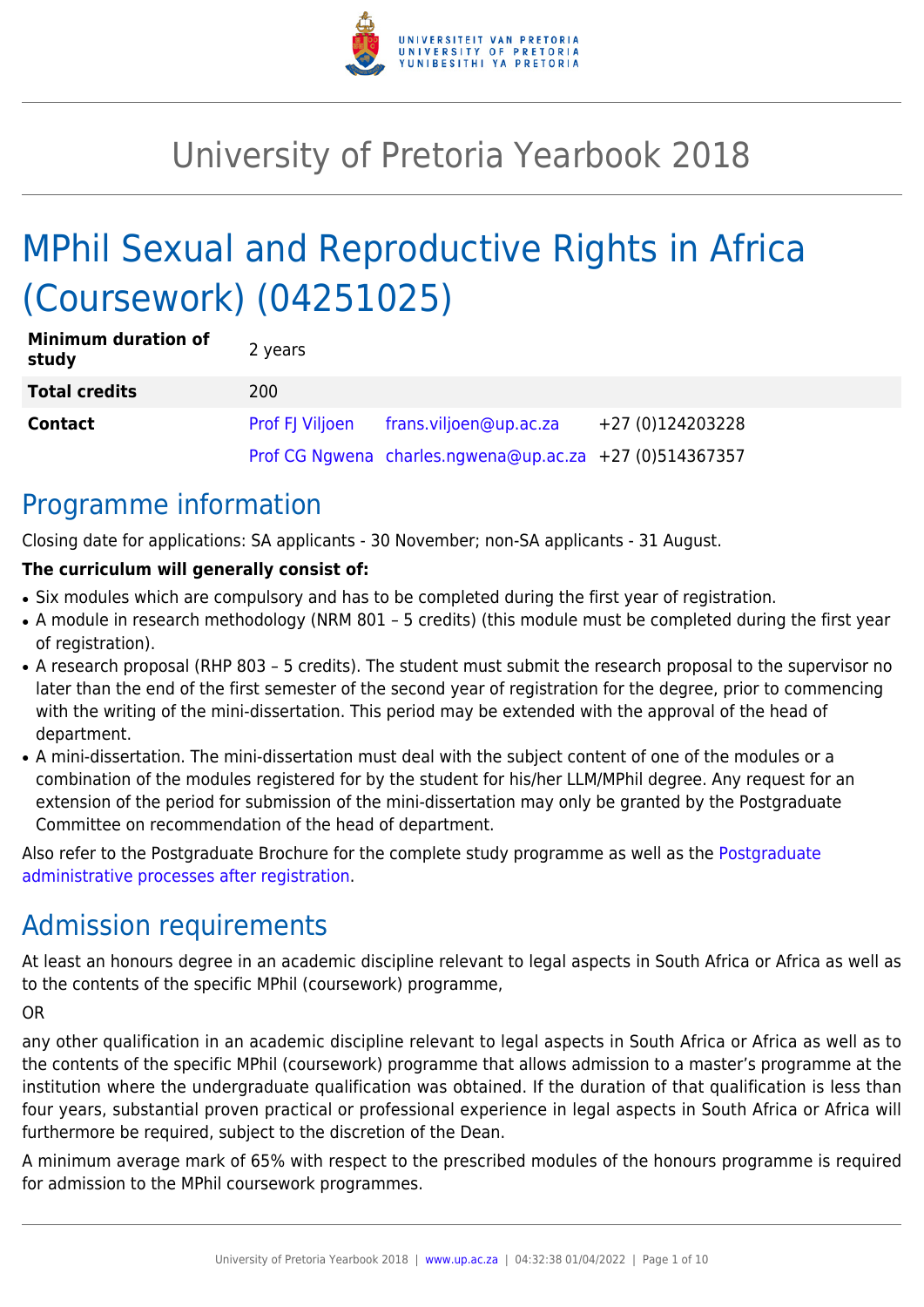

Where an average of below 65% is achieved, the student may be admitted on recommendation of the relevant head of department after consultation with the programme coordinator and consideration of other merits (eg relevant professional experience; the applicant's performance in undergraduate modules related to the particular MPhil; the candidate's performance in independent research essays or similar components) and/or an admission examination.

Linguistic competence, primarily in English; foreign applicants who did not complete undergraduate studies through the medium of English must show proof of competence in English at a minimum average level of 6 out of 10 for IELTS or a minimum total score of 83 in TOEFL calculated as follows: reading 21, listening 17, speaking 23 and writing 22. In any other instance where there is doubt as to the English linguistic competence of an applicant, the Dean may require the same proof as prescribed for foreign applicants.

Foreign qualifications are subject to SAQA evaluation. (Some MPhil coursework programmes or modules as indicated in the yearbook may only be available to students who hold a relevant South African qualification.)

Even though a student may comply with the above requirements, the Dean may, on the recommendation of the head of department presenting a specific degree or module, refuse to accept a prospective student for any MPhil programme if such a student's performance in the chosen modules or field of study during undergraduate study was not satisfactory. Alternatively, the Dean could set additional requirements with a view to admission.

An admission examination may also be required in respect of a particular programme or module.

### Other programme-specific information

- The mini-dissertation must comprise 18 000 20 000 words including footnotes but excluding the list of contents and the bibliography
- The examination copies of the mini-dissertation to send out to the external examiners must be submitted to Student Administration not later than the end of October for the Autumn Graduation Ceremony, end of April for the Spring Graduation Ceremony. A final electronic version must be submitted to Student Administration on or before 15 February for the Autumn Graduation Ceremony, 15 July for the Spring Graduation Ceremony after the evaluation of the examination copies of the mini-dissertation to comply with degree requirements.

### Examinations and pass requirements

In the event of having failed all modules during a particular year of study, a student will only be allowed to continue with his/her studies with the consent of the Postgraduate Committee.

Although no supplementary examination will be granted with regard to LLM and MPhil modules, the General Regulations and rules apply with regard to special and ancillary examinations.

### Research information

The relevant head of department must recommend a supervisor and title for a mini-dissertation and these must be approved by the Postgraduate Committee. The mini-dissertation must be assessed and finalised as set out in the Faculty Board-approved LLM/MPhil Policy Document of the Faculty.

Mini-dissertations, where required, must be submitted in the format determined by the supervisor and approved by the Postgraduate Committee. The supervisor may likewise, subject to the approval of the Postgraduate Committee, also determine the research topic and the scope of the proposed research. (Refer to the [Faculty of](http://www.up.ac.za/media/shared/10/ZP_Files/faculty-regulations-for-the-mini-dissertation.zp124872.pdf) [Law regulations regarding mini-dissertations](http://www.up.ac.za/media/shared/10/ZP_Files/faculty-regulations-for-the-mini-dissertation.zp124872.pdf) and also [Postgraduate administrative processes brochure for the](http://www.up.ac.za/media/shared/10/ZP_Files/post-graduate-administrative-processes-brochures-for-the-faculty-web.zp124870.pdf)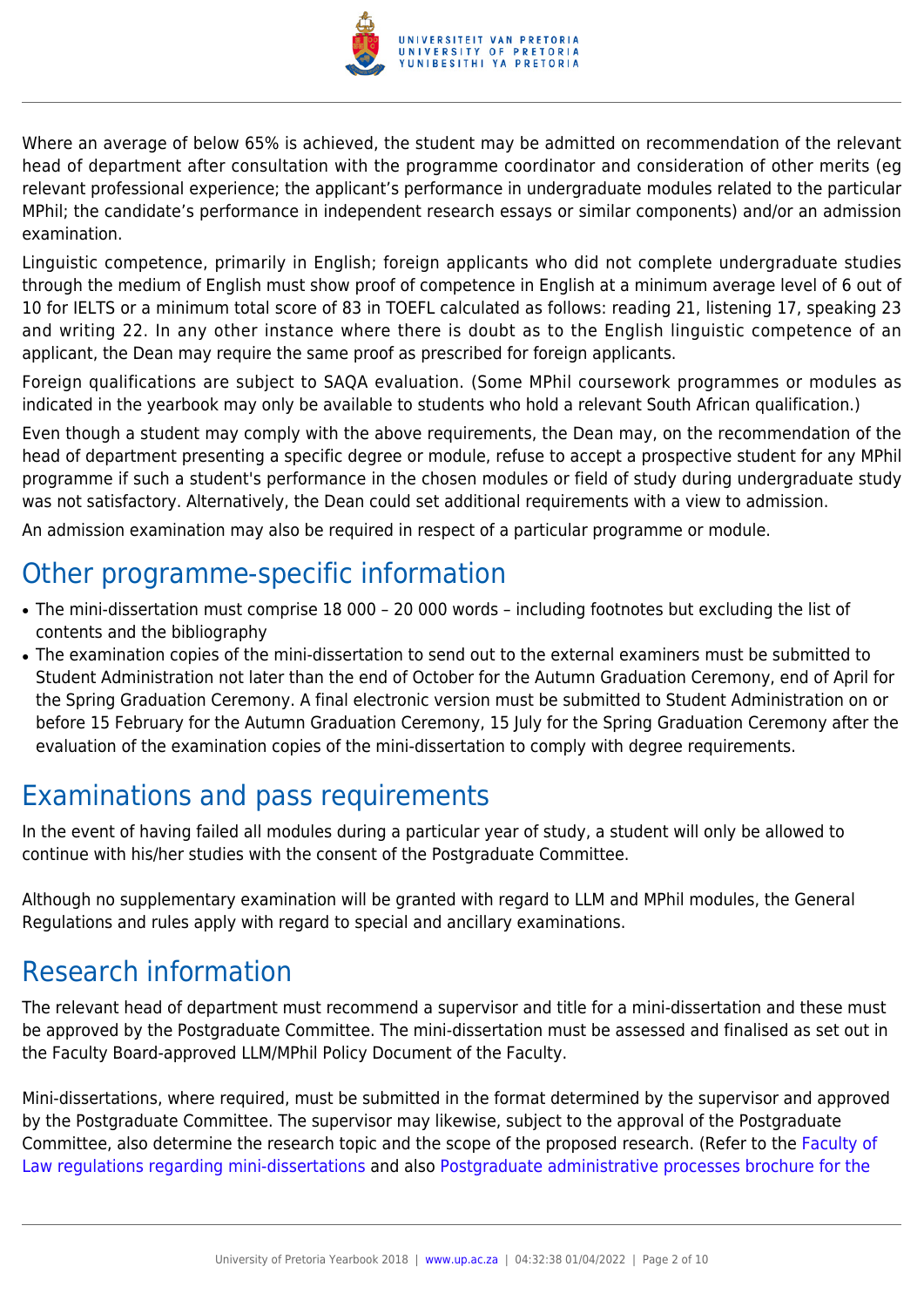

#### [Faculty](http://www.up.ac.za/media/shared/10/ZP_Files/post-graduate-administrative-processes-brochures-for-the-faculty-web.zp124870.pdf))

### Pass with distinction

For the degree to be awarded with distinction a student must obtain an average of at least 75% for all the coursework modules, as well as a minimum of 75% for the mini-dissertation. The modules must have been written for the first time.

## General information

#### **Language of tuition**

The official language of tuition is English. However, should circumstances allow it, an master's module may be presented in Afrikaans. The dean, in consultation with the relevant head of department, determines the language of tuition.

#### **Limiting of modules on offer in a particular academic year and availability to foreign students**

The Dean may on recommendation of the relevant head of a department limit the number of students to be allowed to register for any MPhil programme or module. Where such limitation applies, prospective students must be informed about the limitation when they apply. Where the Dean allows such a limitation, the head of the department must, in consultation with the relevant programme coordinator, select students who otherwise comply with the admission requirements for an MPhil coursework degree, according to the following selection guidelines:

- 1. General academic performance in the undergraduate degree; specific academic performance in undergraduate degree module(s) directly related to the particular MPhil; and academic performance in independent research essays or similar components.
- 2. Any academic qualifications other than the prescribed undergraduate degree.
- 3. Relevant practical experience and training.
- 4. Diversity.
- 5. Whether the relevant MPhil is the applicant's first choice.
- 6. Where an admission examination is prescribed, the results of such examination may be considered in addition to the above criteria.
- 7. Date on which a complete application was received (only complete applications will be considered incomplete applications will be set aside and will not be considered until a complete application is received).

Where applicants satisfy the criteria set out above, applicants will in general be accepted on a date-of-receipt order of preference.

#### **Re-registration for modules**

A student may not register more than twice for the same module. In order to pass a module the student must obtain a final mark of 50%.

The duration of the programme will in general be four semesters (2 years). The two-year period may only be extended by the Postgraduate Committee on recommendation of the Head of Department based on good reason shown and if it is clear that the student will be able to complete the programme in a further year of study.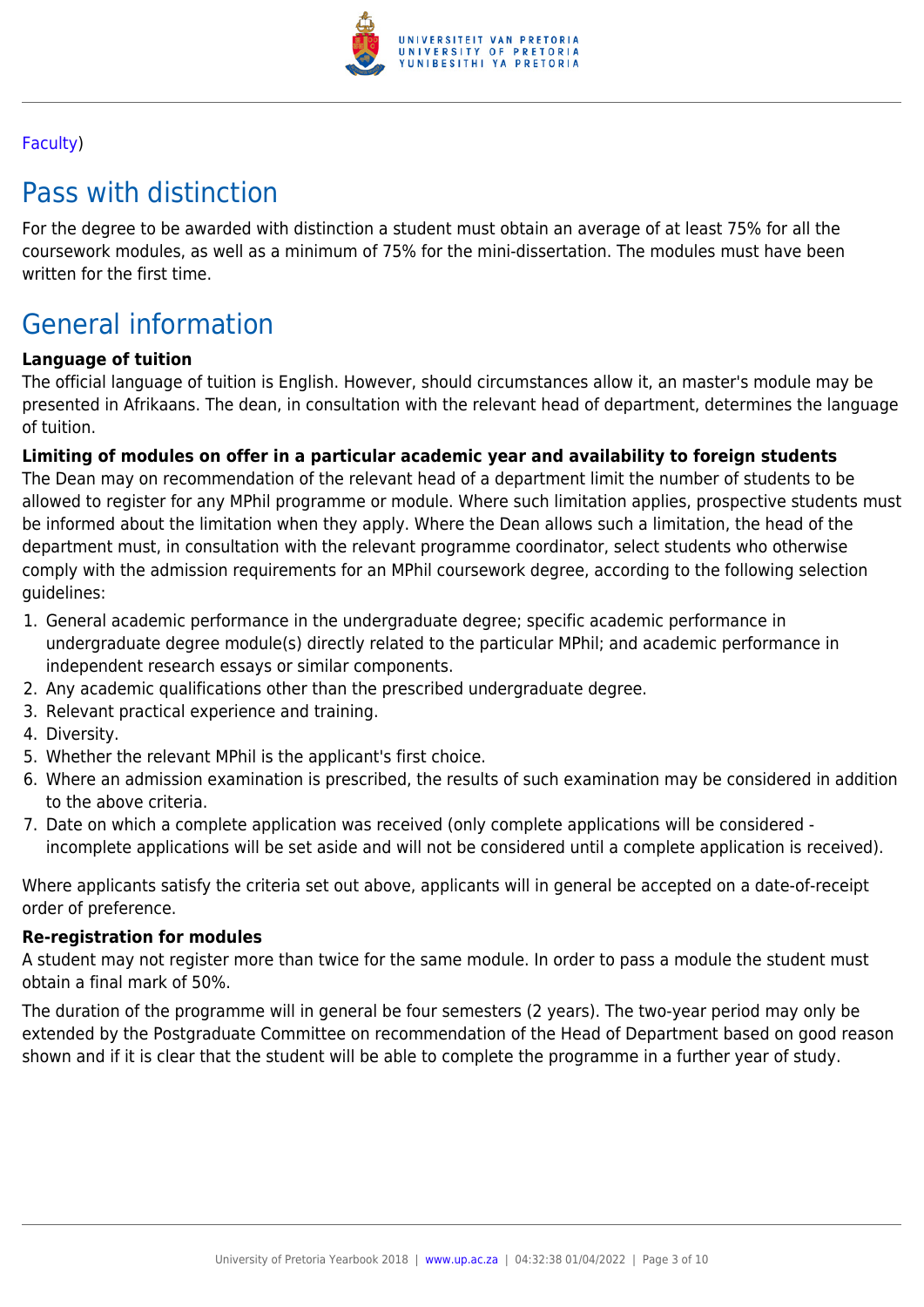

### Curriculum: Year 1

**Minimum credits: 85**

### **Core modules**

**International human rights law relevant to sexual and reproductive rights in Africa 802 (HRA 802)**

| <b>Module credits</b>         | 15.00                          |
|-------------------------------|--------------------------------|
| <b>Prerequisites</b>          | No prerequisites.              |
| <b>Contact time</b>           | 30 contact hours per semester  |
| <b>Language of tuition</b>    | Module is presented in English |
| <b>Department</b>             | Centre for Human Rights        |
| <b>Period of presentation</b> | Semester 1                     |

#### **Module content**

The focus of this module is on the principles and processes of international human rights law at the global and regional level, and their relevance to issues of reproductive and sexual health and to the situation of sexual minorities, with specific reference to Africa.

Topics include:

(a) History, philosophy and ideology of human rights, with particular reference to Africa

(b) Basic concepts of international and national human rights law

(c) The global (UN) system of human rights protection: norms, institutions, procedures, and their relevance to reproductive and sexual rights

(d) The African (African Union) system of human rights protection: norms, institutions, procedures, and their relevance to reproductive and sexual rights (placed in comparative perspective, with reference to European and inter-American systems)

(e) The actual and potential role of regional economic communities regional level) in Africa in the protection of human rights in Africa, with specific reference to reproductive and sexual rights

(f) An overview of human rights protection at the domestic level, with specific reference to selected African states

(g) Understanding the role of international human rights mechanisms in the protection of sexual minorities.

#### **Applying human rights principles to realise sexual and reproductive health rights claims 803 (HRA 803)**

| <b>Module credits</b>         | 15.00                          |
|-------------------------------|--------------------------------|
| <b>Prerequisites</b>          | No prerequisites.              |
| <b>Contact time</b>           | 30 contact hours per semester  |
| <b>Language of tuition</b>    | Module is presented in English |
| <b>Department</b>             | Centre for Human Rights        |
| <b>Period of presentation</b> | Semester 1                     |
|                               |                                |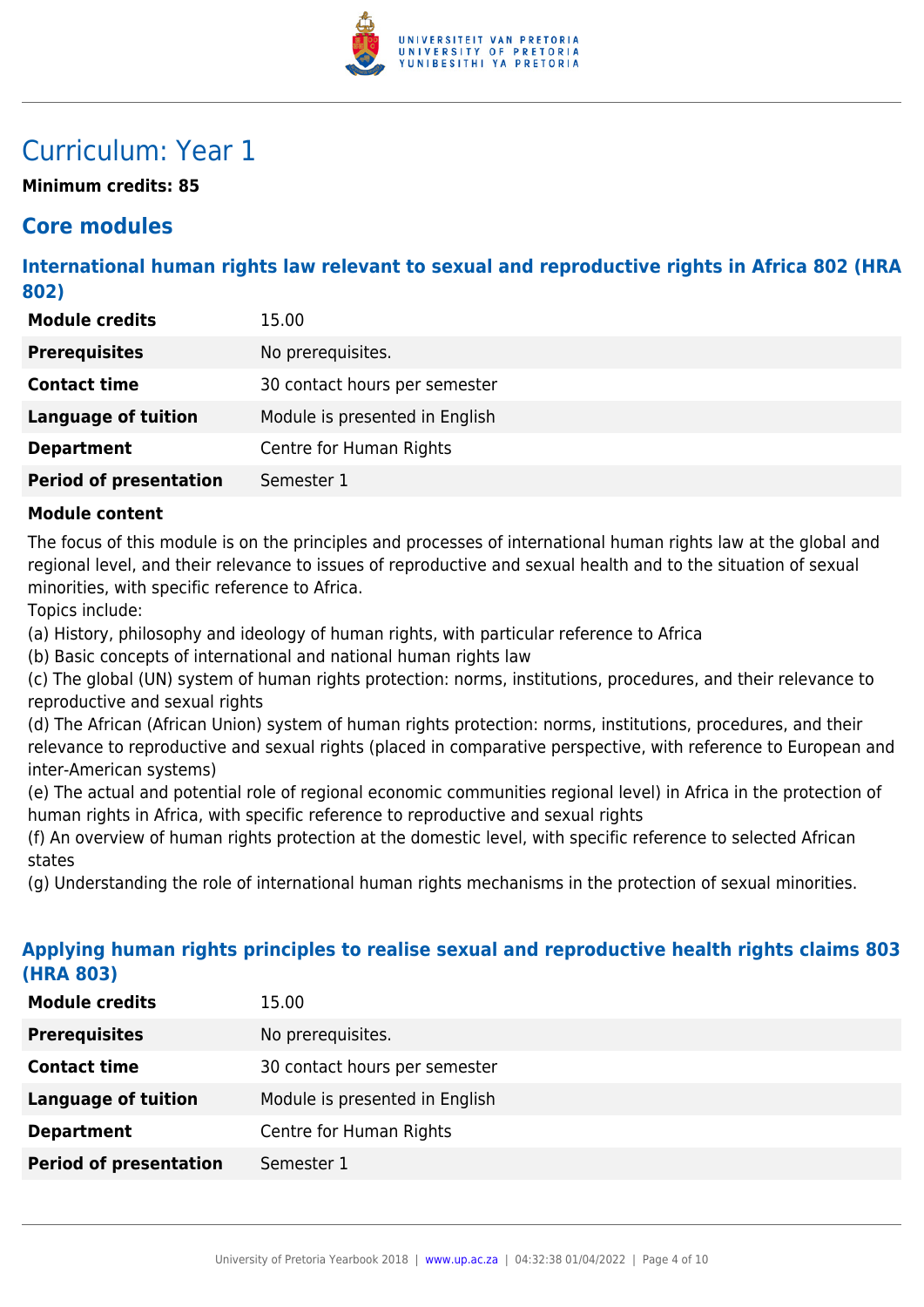

The focus of this module is on the application of human rights principles to reproductive and sexual health with a view to realising claims on these rights at domestic, regional and global levels. Topics include:

(a) Applying human rights to sexual and reproductive health, including the rights to equality, life, human dignity, freedom from inhuman and degrading treatment, health, information, education, reproductive self-determination, maternity protection in employment, liberty and security of the person, and privacy.

(b) Developing a sexual and reproductive rights claim through identifying the reproductive health wrong, its causes and the wrongdoer; documenting the alleged wrongs; determining which laws are implicated, identifying human rights standards for determining breach of a reproductive right.

(c) Advancing a sexual and reproductive rights claim at the domestic level with reference to realising reproductive rights through regulatory and disciplinary procedures, courts of law, alternative dispute resolution, domestic human rights institutions, and ombudspersons.

(d) Advancing a sexual and reproductive rights claim at the regional and subregional levels with reference to realising reproductive rights through African regional and sub-regional institutions.

(e) Advancing a sexual and reproductive rights claim at the global level with particular reference to realising reproductive rights through United Nations treaty monitoring bodies.

(f) Drawing lessons from comparable regional human rights systems with particular reference to the European and Inter-American regional human rights systems.

#### **Applying human rights principles to selected reproductive health issues in Africa 804 (HRA 804)**

| <b>Module credits</b>         | 15.00                          |
|-------------------------------|--------------------------------|
| <b>Prerequisites</b>          | No prerequisites.              |
| <b>Contact time</b>           | 30 contact hours per semester  |
| Language of tuition           | Module is presented in English |
| <b>Department</b>             | Centre for Human Rights        |
| <b>Period of presentation</b> | Semester 2                     |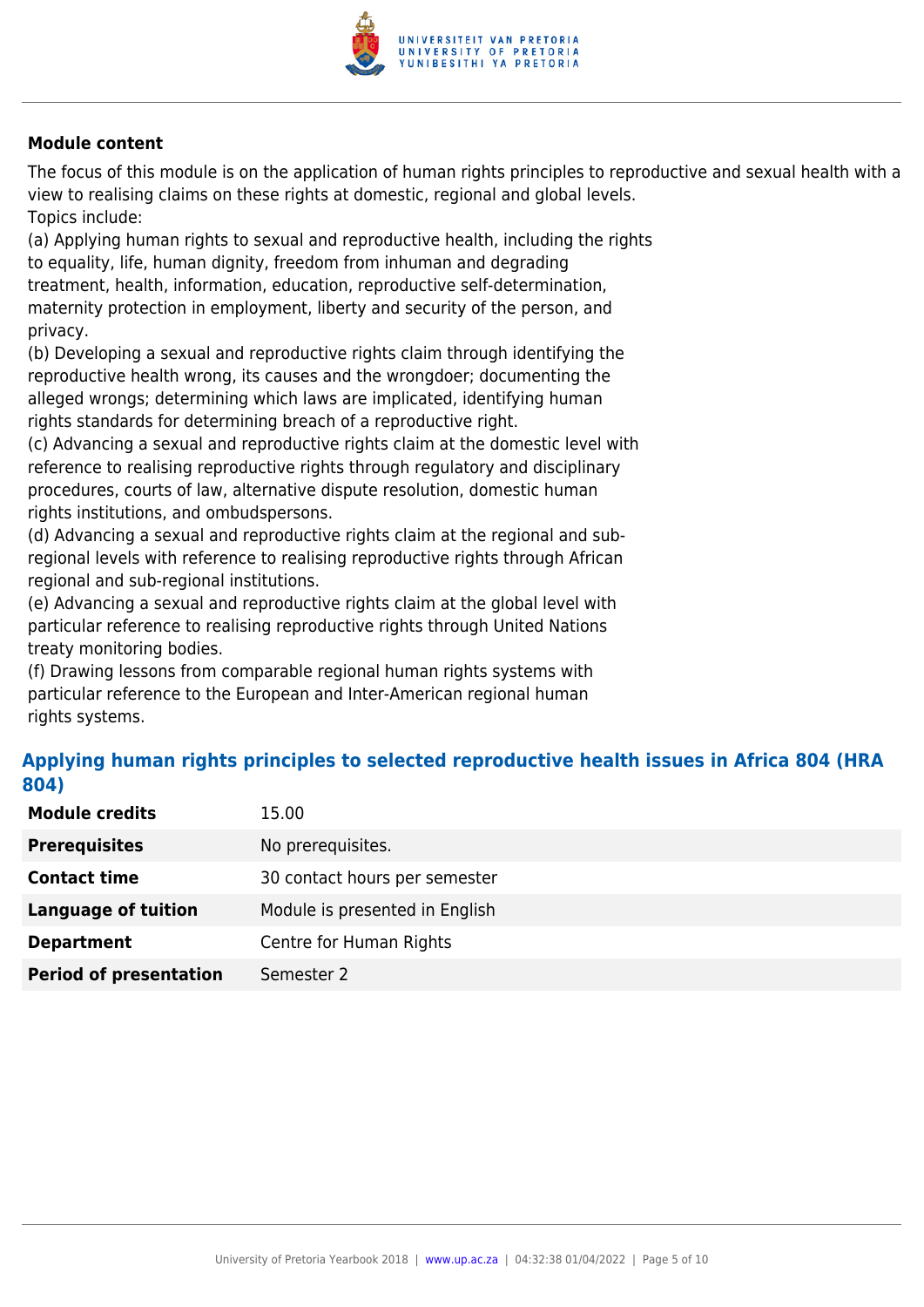

The focus of this module is on the application of human rights principles to discrete reproductive health issues with a view to developing human rights responses to contemporary reproductive health challenges in the African region.

Topics include:

- (a) Contraception
- (b) Domestic violence
- (c) Female genital cutting
- (d) Infertility and medical-assisted reproduction
- (e) Maternal death
- (f) Sexual violence in times of conflict
- (g) Sexuality and reproductive health education
- (h) Trafficking in women and children
- (i) Unsafe abortion

#### **Applying human rights principles to selected sexual rights and sexuality issues in Africa 805 (HRA 805)**

| <b>Module credits</b>         | 15.00                          |
|-------------------------------|--------------------------------|
| <b>Prerequisites</b>          | No prerequisites.              |
| <b>Contact time</b>           | 30 contact hours per semester  |
| <b>Language of tuition</b>    | Module is presented in English |
| <b>Department</b>             | Centre for Human Rights        |
| <b>Period of presentation</b> | Semester 1                     |

#### **Module content**

The focus of this module is on the application of human rights principles to selected issues related to sexual and sexuality issues in Africa, with a view to developing human rights responses to related contemporary challenges in the African region.

Topics include:

- (a) Overview of relevant concepts
- (b) The foundation of sexual rights in international human rights instruments
- (c) Sexual norms and gender stereotypes
- (d) Sex work and human rights
- (e) Sexual coercion and abuse
- (f) Sexually transmitted infections including HIV and rights relating to information and prevention
- (g) The right to comprehensive sexual education
- (h) Harmful traditional practices that violate sexual rights
- (i) Link between sexual rights and reproductive health rights
- (j) Advocacy strategies for sexual rights

#### **Research methodology for human rights 801 (NRM 801)**

**Module credits** 5.00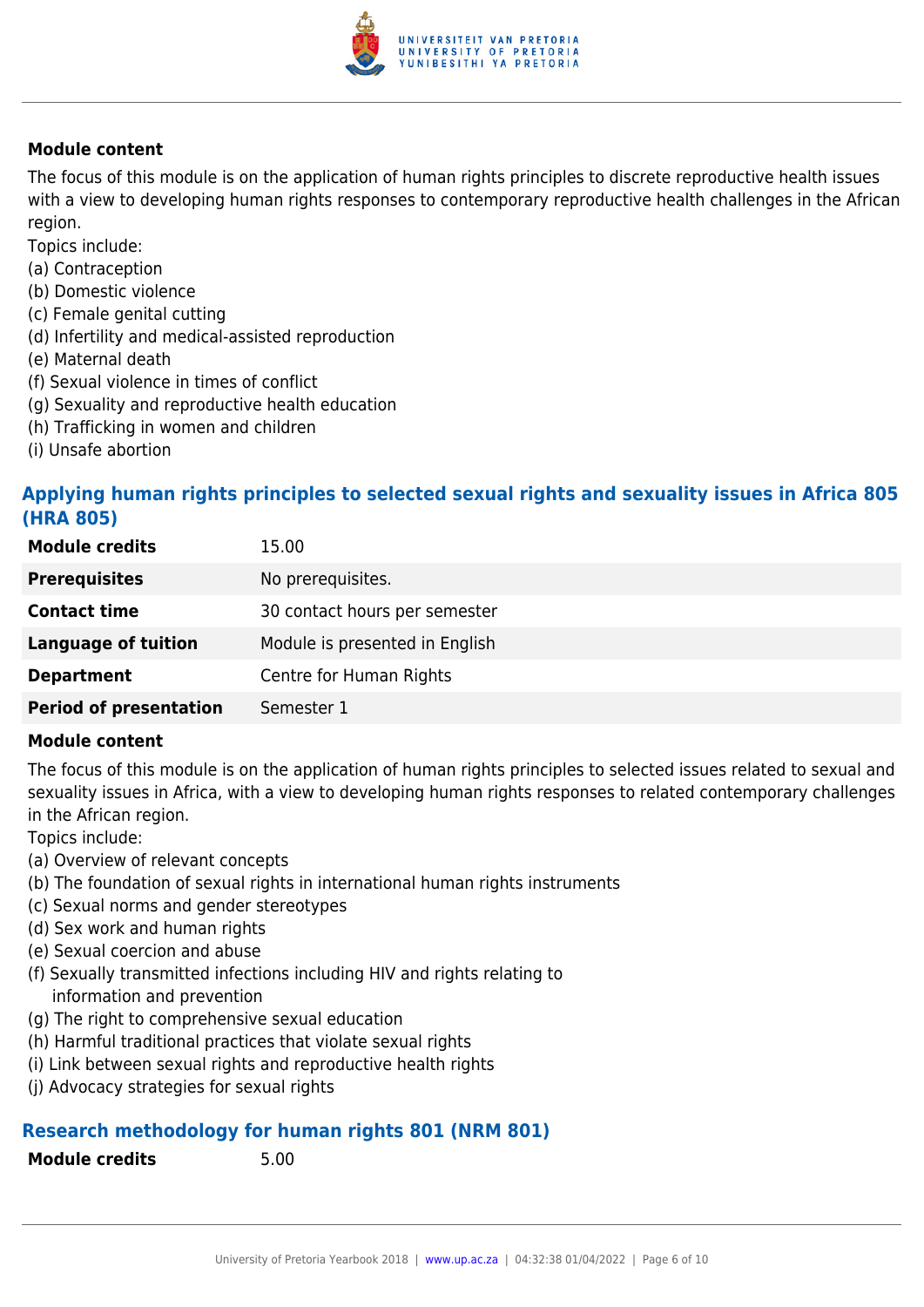

| <b>Prerequisites</b>          | No prerequisites.              |
|-------------------------------|--------------------------------|
| <b>Contact time</b>           | 2 lectures per week            |
| <b>Language of tuition</b>    | Module is presented in English |
| <b>Department</b>             | Centre for Human Rights        |
| <b>Period of presentation</b> | Semester 1                     |

In this module, the focus is on aspects of human rights research, fact finding, advocacy and education.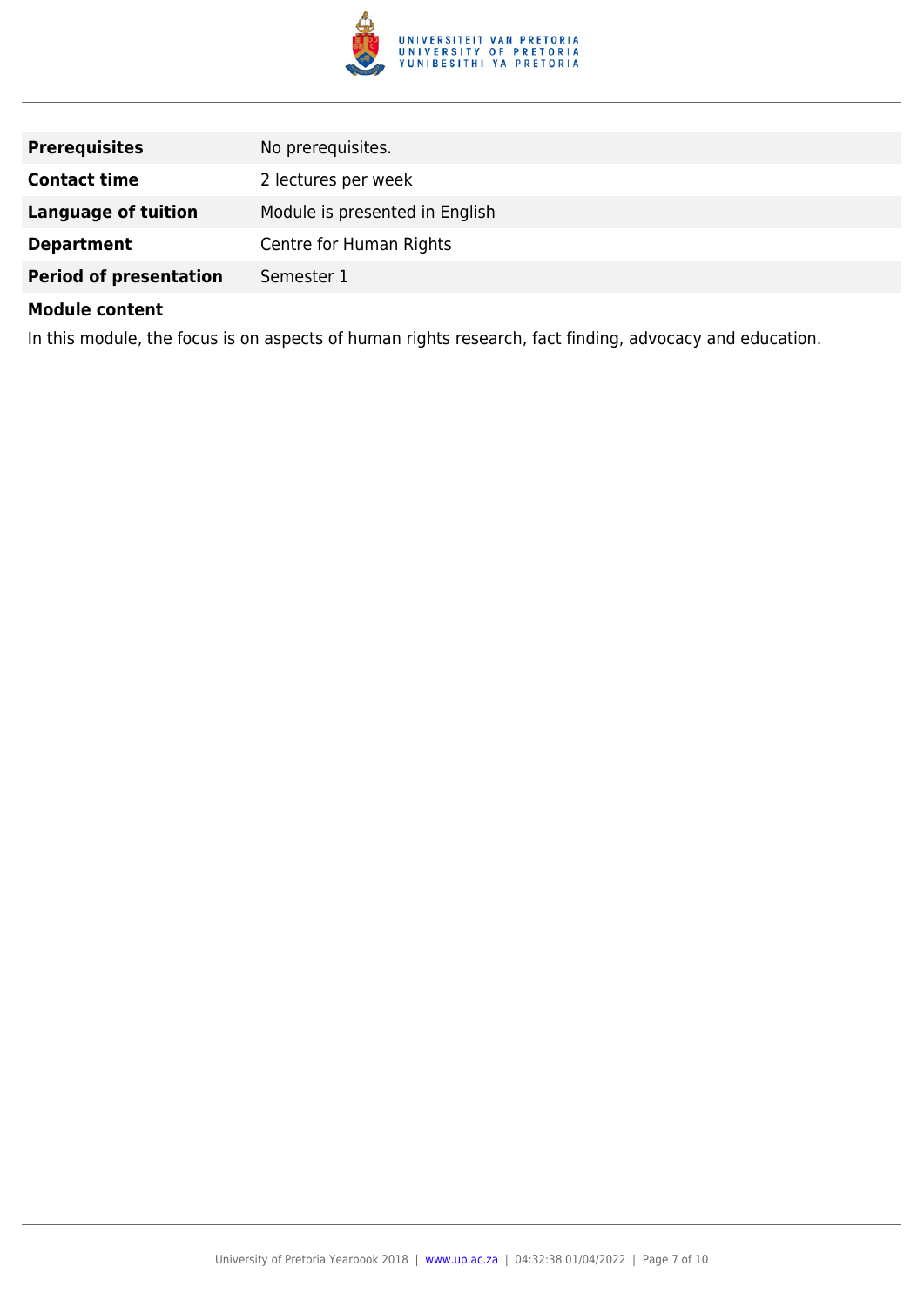

### Curriculum: Final year

**Minimum credits: 160**

### **Core modules**

**Applying human rights principles to selected rights of sexual minorities in Africa 806 (HRA 806)**

| <b>Module credits</b>         | 15.00                          |
|-------------------------------|--------------------------------|
| <b>Prerequisites</b>          | No prerequisites.              |
| <b>Contact time</b>           | 30 contact hours per semester  |
| <b>Language of tuition</b>    | Module is presented in English |
| <b>Department</b>             | Centre for Human Rights        |
| <b>Period of presentation</b> | Semester 1                     |

#### **Module content**

The focus of this module is on the application of human rights principles to selected issues affecting sexual minorities in Africa, with a view to developing human rights responses to related contemporary challenges in the African region.

Topics include:

- (a) Providing a critical understanding of the concepts 'sexual orientation' and 'gender identity', 'homosexual', 'bisexual', 'gay', 'lesbian', 'transgender', 'intersex', 'sexual minority', 'heterosexism', and 'queer'
- (b) Understanding theories on the psychology, biology and sociobiology of homosexuality
- (c) Investigating the global history of homosexuality, particularly in the 'West' (USA and Britain) and its influence on Africa
- (d) Investigating the evolution of homosexuality and society in Africa, including an anthropological review of homosexuality in traditional African societies, and under colonialism and in post-colonial Africa
- (e) Understanding the nature of the violation of rights of 'sexual minorities' including violations to the rights to health; discrimination based on actual or presumed sexual orientation, gender identity and HIV status; sexual and other forms of violence; violations of the right to privacy; stigmatisation and its consequences) particularly by states and non-state actors in Africa
- (f) Understanding the reasons for rights violations and homophobia in Africa by investigating the role of culture/tradition, religion and majoritarianism
- (g) Considering the role of public policy, by focusing on the need and possibilities for legal reform, and strategies to sensitise communities for the rights of sexual minorities and change homophobic attitudes

#### **Research and adv to realise sexual, reprod health and sexual minority rights claims in Africa 807 (HRA 807)**

**Module credits** 15.00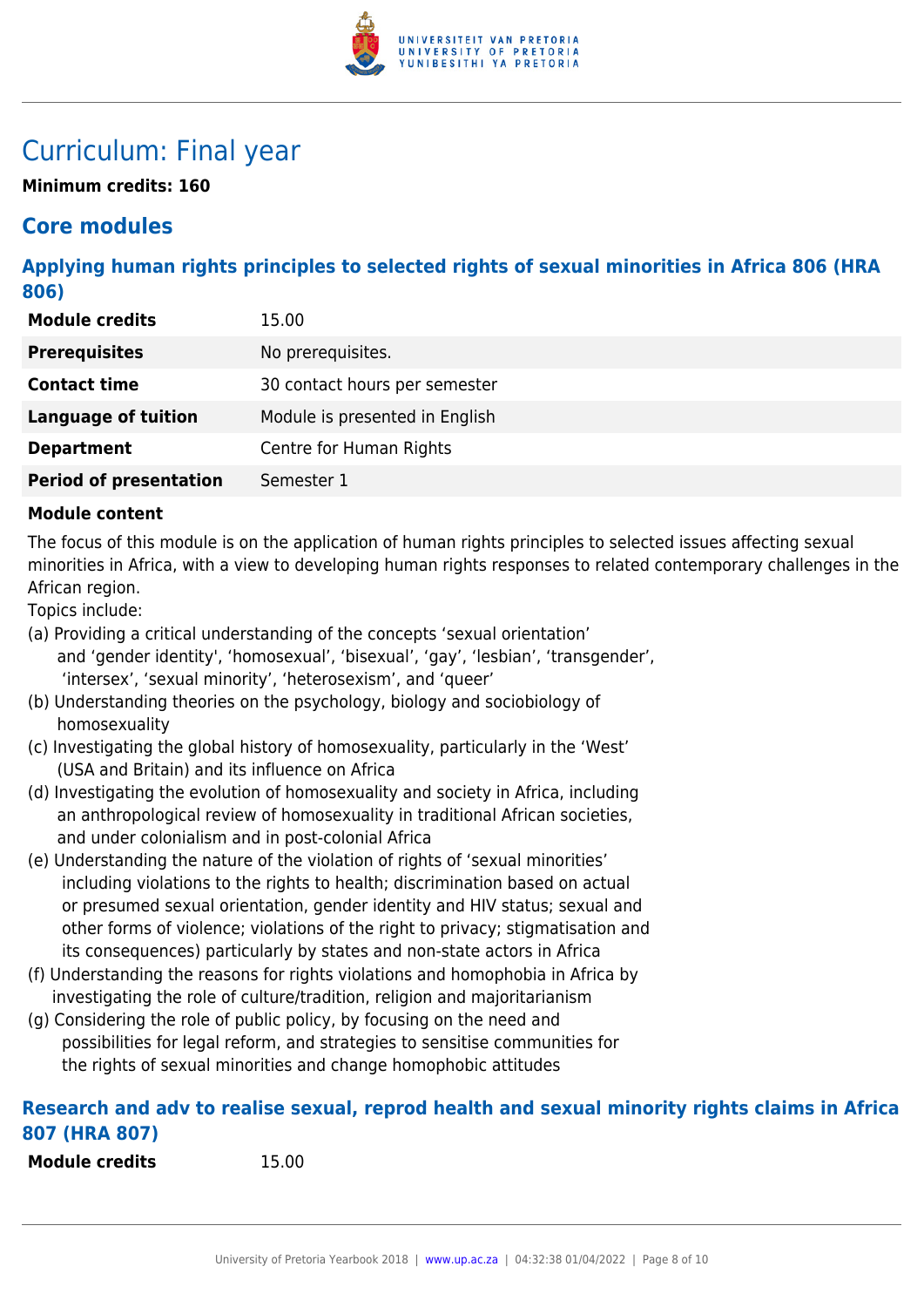

| <b>Prerequisites</b>          | No prerequisites.              |
|-------------------------------|--------------------------------|
| <b>Contact time</b>           | 30 contact hours per semester  |
| <b>Language of tuition</b>    | Module is presented in English |
| <b>Department</b>             | Centre for Human Rights        |
| <b>Period of presentation</b> | Semester 1                     |

This module aims to equip students with the skills for advocacy of and to conduct research on sexual and reproductive health issues, with a view to the realisation of these rights and the rights of sexual minorities in Africa.

Topics include:

- (a) Defining human rights violations
- (b) Analysing root causes of human rights violations
- (c) Social sciences research methods
- (d) Investigating facts and gathering evidence
- (e) Conducting interviews
- (f) Strategic thinking including developing strategic partnerships
- (g) Advanced legal reasoning and legal writing
- (h) Strategic impact litigation
- (i) Negotiation and mediation
- (j) Media advocacy
- (k) Engaging government and other stakeholders
- (l) Conducting a practical exercise as simulation of an actual intervention to decrease stigma and increase sensitisation and acceptance of the rights of LGBTI communities in the context of the country in which the students find themselves.

#### **Mini-dissertation 802 (MND 802)**

| <b>Module credits</b>         | 100.00                                      |
|-------------------------------|---------------------------------------------|
| <b>Prerequisites</b>          | NRM 801 and RHP 803                         |
| Language of tuition           | Afrikaans and English are used in one class |
| <b>Department</b>             | Centre for Human Rights                     |
| <b>Period of presentation</b> | Year                                        |

#### **Module content**

(a) The student must submit a research proposal during his/her first year of registration for the LLM degree to the supervisor prior to commencing with the writing of the mini-dissertation.

(b) A mini-dissertation (MND 802) of 18 000 to 20 000 words inclusive of footnotes but excluding the list of contents and the bibliography, is required. The mini-dissertation must be submitted to the study leader not later than August of the second year of registration for the LLM programme. The mini-dissertation must deal with the subject content of one of the modules or a combination of the modules registered for by the student for his/her LLM degree. Any request for an extension of the period for submission of the mini-dissertation may only be granted by the Dean on recommendation of the LLM Committee.